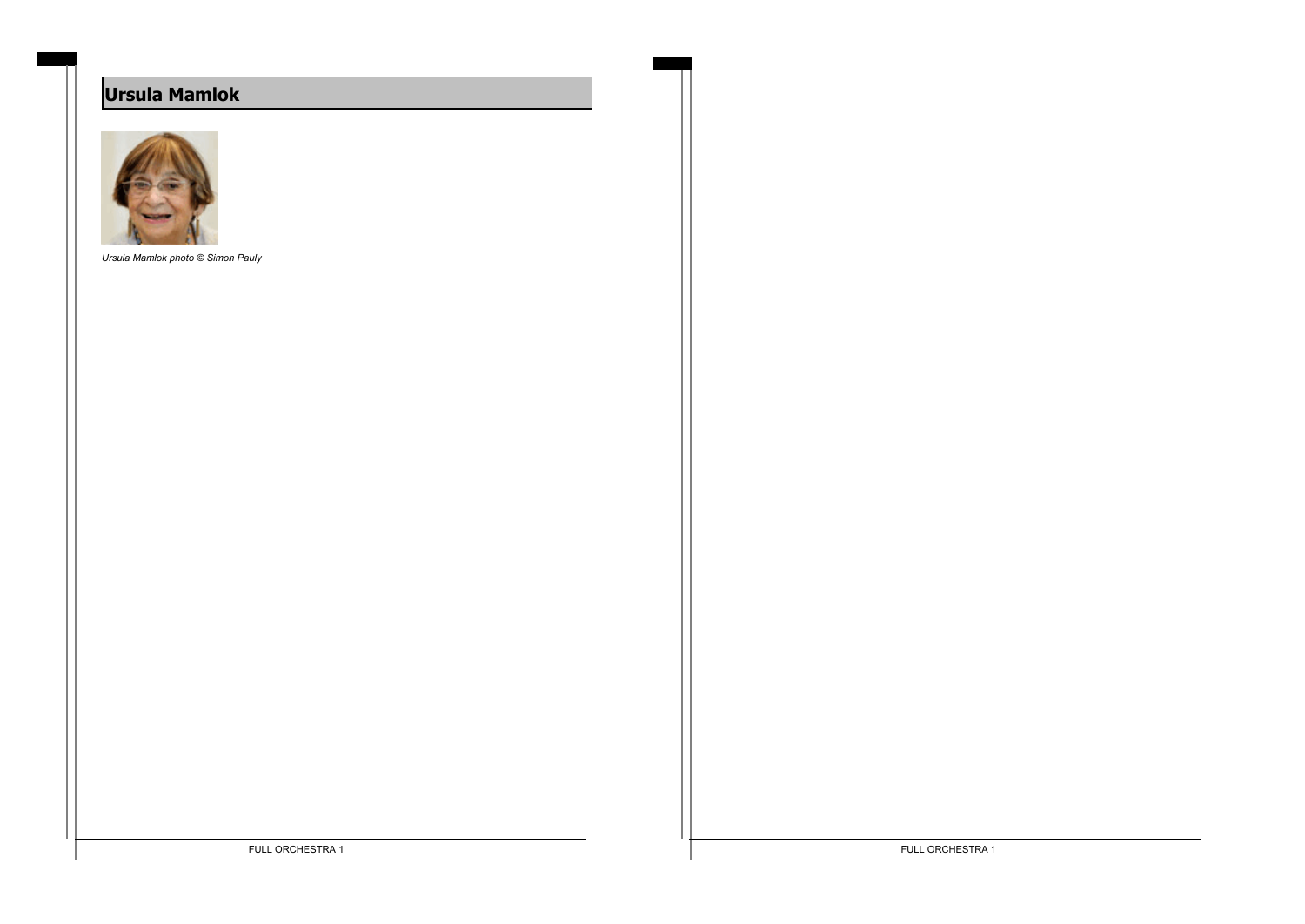# **FULL ORCHESTRA**

### **Divertimento for Young Players**

**1958** 9 min

for orchestra

1.picc.1.2.1-2.2.2.1-timp.perc(2):SD/BD/susp.cym/tamb/tgl/glsp-strings

Availability: This work is available from Boosey & Hawkes for the world

### **Grasshoppers**

### **Sechs Humoresken**

**1957** 7 min

for large orchestra

2.picc.2.2.2.dbn-2.2.3.1-perc(2):I=2timp/1susp.cym/SD/3bongos/tamb/maracas/guiro/tg l/claves; II=xyl/1susp.cym/BD/SD/3bongos/4tpl.bl/tamb/maracas/1wdbl(hi)/chimes-strings(8.8.6.

4.2)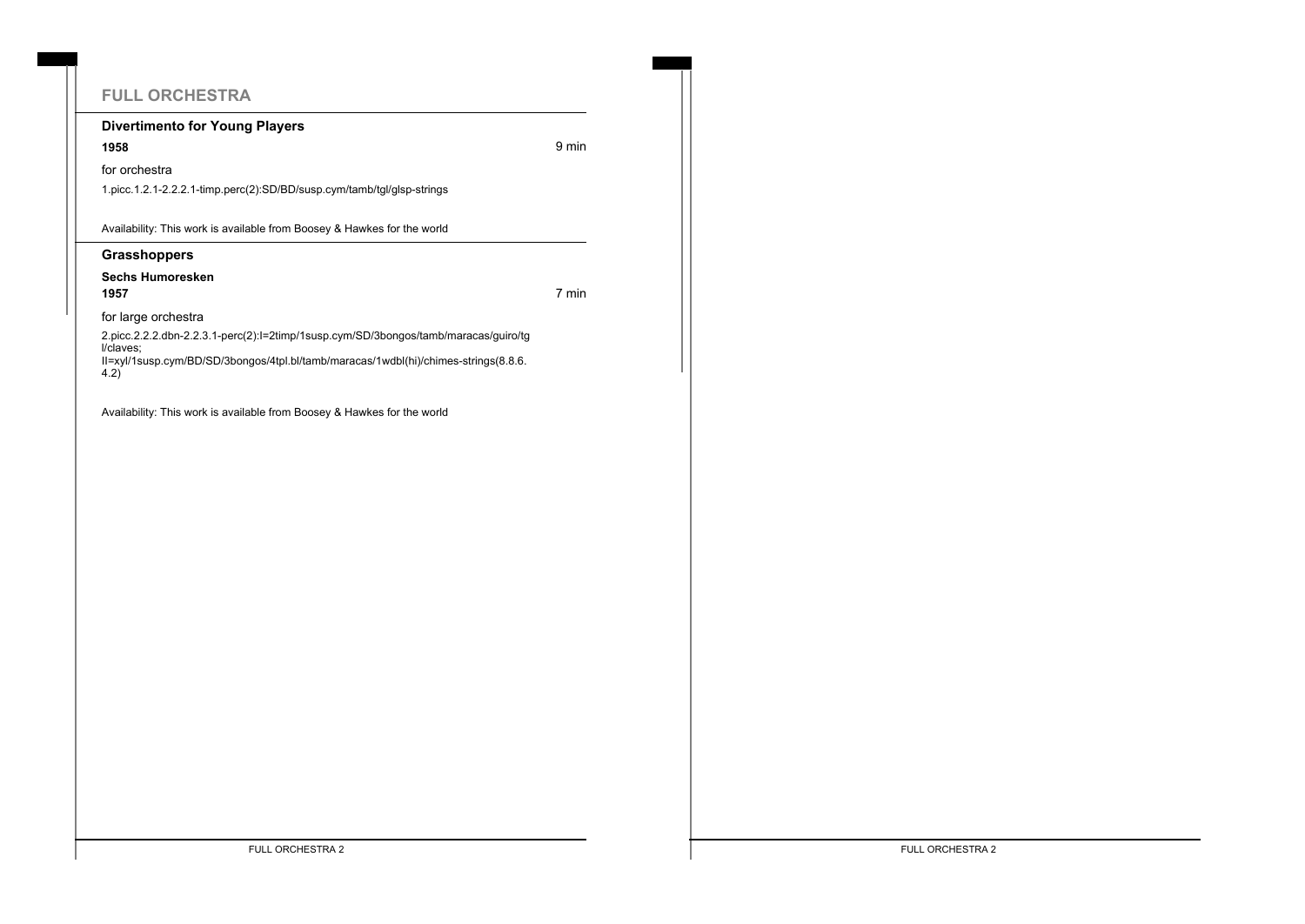# **CHAMBER ORCHESTRA**

### **Concerto for string orchestra**

strings(6.6.6.4.2)

Availability: This work is available from Boosey & Hawkes for the world

CHAMBER ORCHESTRA 3 CHAMBER ORCHESTRA 3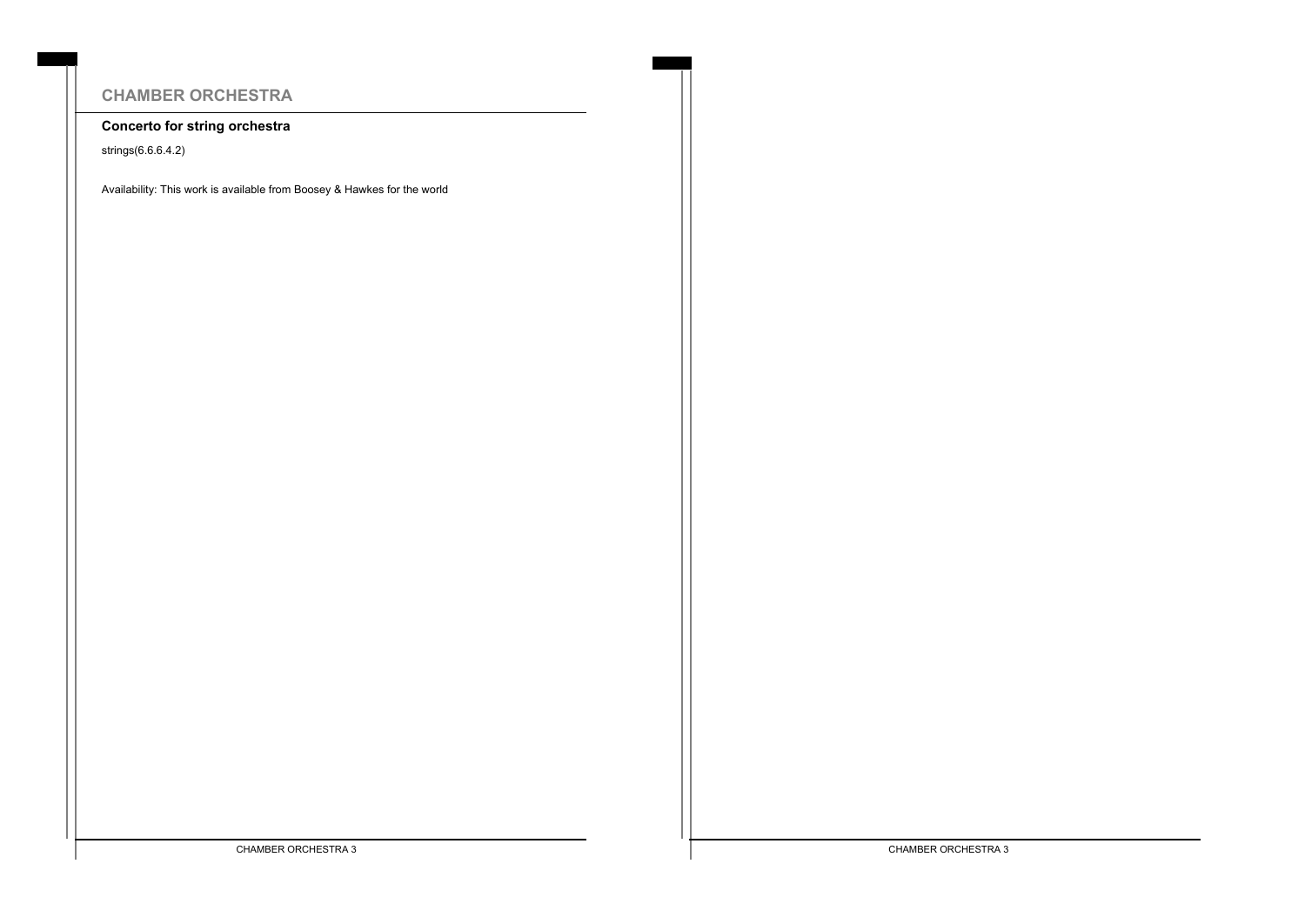### **SOLO INSTRUMENT(S) AND ORCHESTRA**

#### **Concerto**

**1st version 1974-76** 15 min

#### for oboe and orchestra

3(II=afl,III=picc).0.2.bcl.3(III=dbn)-4.3.3.1-perc(2):I=xyl/glsp/chimes/slapstick; II=2crot/6tpl.bl/2wdbl/glsp/6tom-t/tgl-harp-cel-mandolin-strings

**World premiere of version: 28 Feb 2013** Stadthalle, Göttingen, Germany Lucas Macías Navarro, oboe; Göttinger Symphonie Orchester Conductor: Christoph-Mathias Mueller

Availability: This work is available from Boosey & Hawkes for the world

#### **Concerto**

**3rd version 2003** 13 min 40 sec

for oboe and chamber orchestra

1.0.1.1-1.1.1.0-perc(2):I=slapstick/xyl/chimes/wdbls/glsp; II=tgl/tpl.bls/tom-ts/crots/glsp-harp-strings(6.6.4.3.2)

**World premiere of version: 14 Nov 2003** Lincoln Center, Alice Tully Hall, New York, NY, United States New Juilliard Ensemble Conductor: Joel Sachs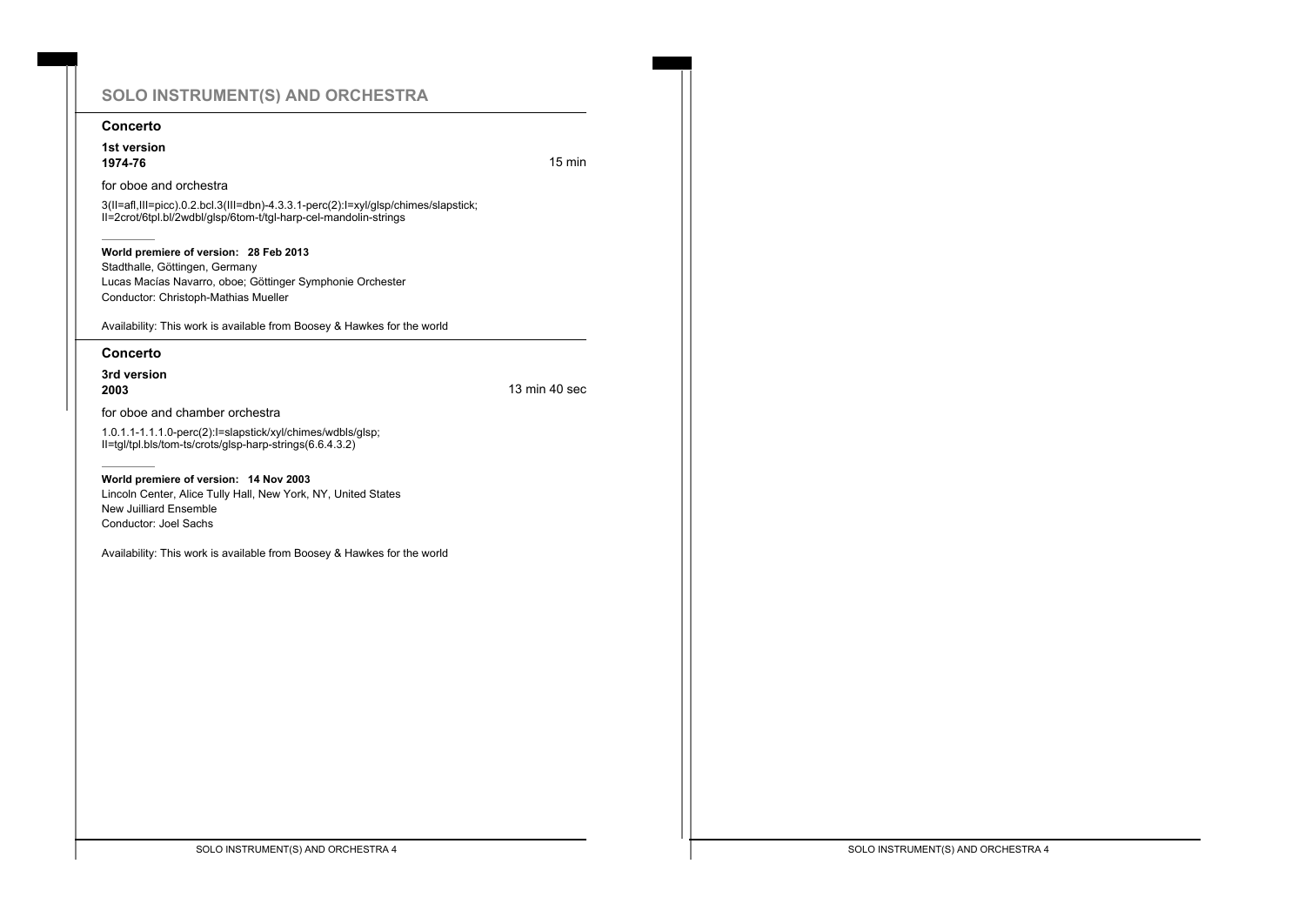# **VOICE(S) AND ORCHESTRA**

### **Four German Songs**

**1958** 9 min

for (mezzo-)soprano or baritone, and strings

**World premiere of version: 10 Jun 2019** Roulette Intermedium, Brooklyn, New York, NY, United States Alice Teyssier, voice; International Contemporary Ensemble Conductor: Nicholas DeMaison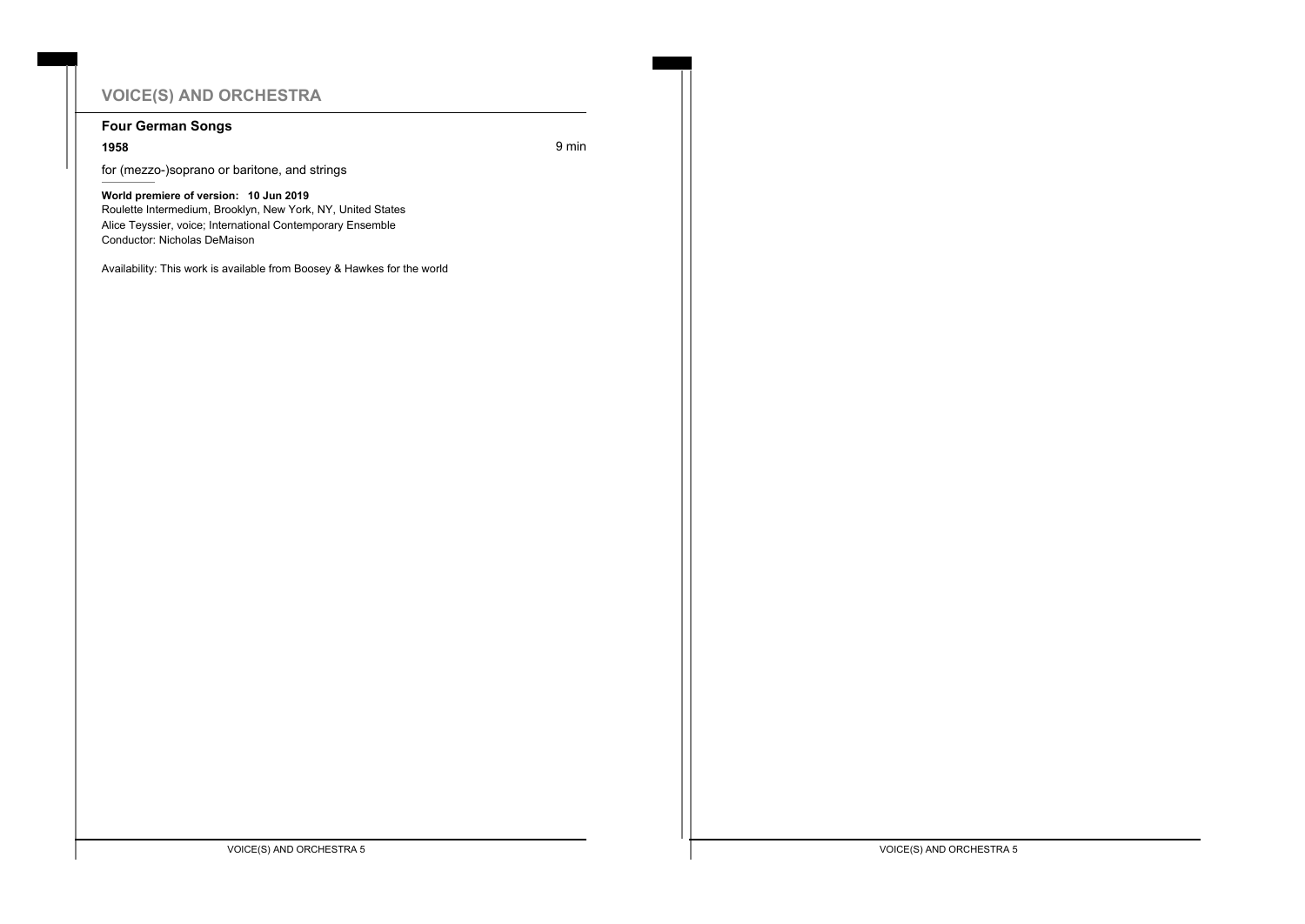### **ENSEMBLE AND CHAMBER WITHOUT VOICE(S)**

#### **2000 Notes**

Ursula Mamlok, arranged by Yu Fujiwara **2000,arr.2015** 7 min 23 sec

Version for 3 percussionists marimbaphone, vibraphone, xylophone, glockenspiel

9790202534816 **3 Percussion instruments**

**World premiere of version: 15 Jan 2016** Museum Tinguely, Basel, Switzerland Schlagzeugensembles der Musikhochschule Trossingen und der Hochschule für Musik Basel

Availability: This work is available from Boosey & Hawkes for the world

#### **Aphorisms II**

**2009** 7 min 20 sec

Six pieces for clarinet duo 9790202532485 **2 Clarinets**

**World Premiere: 13 Jan 2010** Kaufman Center, Merkin Concert Hall, New York, NY, United States Charles Neidich, clarinet / Ayako Oshima, clarinet;

Availability: This work is available from Boosey & Hawkes for the world

### **Breezes**

**2014** 5 min 15 sec

for clarinet, violin, viola, cello and piano 9790202534694 **(Score & parts)**

**World Premiere: 08 Apr 2015** Philharmonie, Kammermusiksaal, Berlin, Germany Lars Wouters van den Oudenweijer, clarinet; Alexander Sitkovetsky, violin / Hartmut Rohde, viola / Jens Peter Maintz, cello / Naomi Niskala, pia

| <b>Concert Piece for Four</b>                                                                                 |               |
|---------------------------------------------------------------------------------------------------------------|---------------|
| 1964                                                                                                          | 8 min         |
| for flute, oboe, viola and percussion                                                                         |               |
| fl.ob-perc:3tom-t(hi,med,lo)/1susp.cym/2cym/2wdbl(hi,lo)/5tpl.bl-vla                                          |               |
| 9790202532669 (Score & parts)                                                                                 |               |
| Availability: This work is available from Boosey & Hawkes for the world                                       |               |
| Concerto                                                                                                      |               |
| 2nd version<br>1980                                                                                           | 13 min 40 sec |
| for oboe, two pianos and percussion<br>9790202535059 (Score & parts)                                          |               |
| World Premiere: 11 Mar 1982<br>Manhattan School of Music, New York, NY, United States<br>Henry Schuman, oboe; |               |
| Availability: This work is available from Boosey & Hawkes for the world                                       |               |
| <b>Confluences</b>                                                                                            |               |
| 2001                                                                                                          | 8 min         |
| for clarinet, violin, cello and piano<br>9790202532621 Clarinet, Violin, Cello, Piano (Score & parts)         |               |
| Availability: This work is available from Boosey & Hawkes for the world                                       |               |
| <b>Divertimento</b>                                                                                           |               |
| 1975                                                                                                          | 8 min         |
| for flute, cello and two percussionists                                                                       |               |
| fl(=afl/picc)-vlc-perc(2):l=xyl/17metallophones/crot; ll=glsp/wdbls/drs/1tpl.bl                               |               |
| 9790202532676 (Score & parts)                                                                                 |               |
| Availability: This work is available from Boosey & Hawkes for the world                                       |               |
|                                                                                                               |               |
|                                                                                                               |               |
|                                                                                                               |               |
|                                                                                                               |               |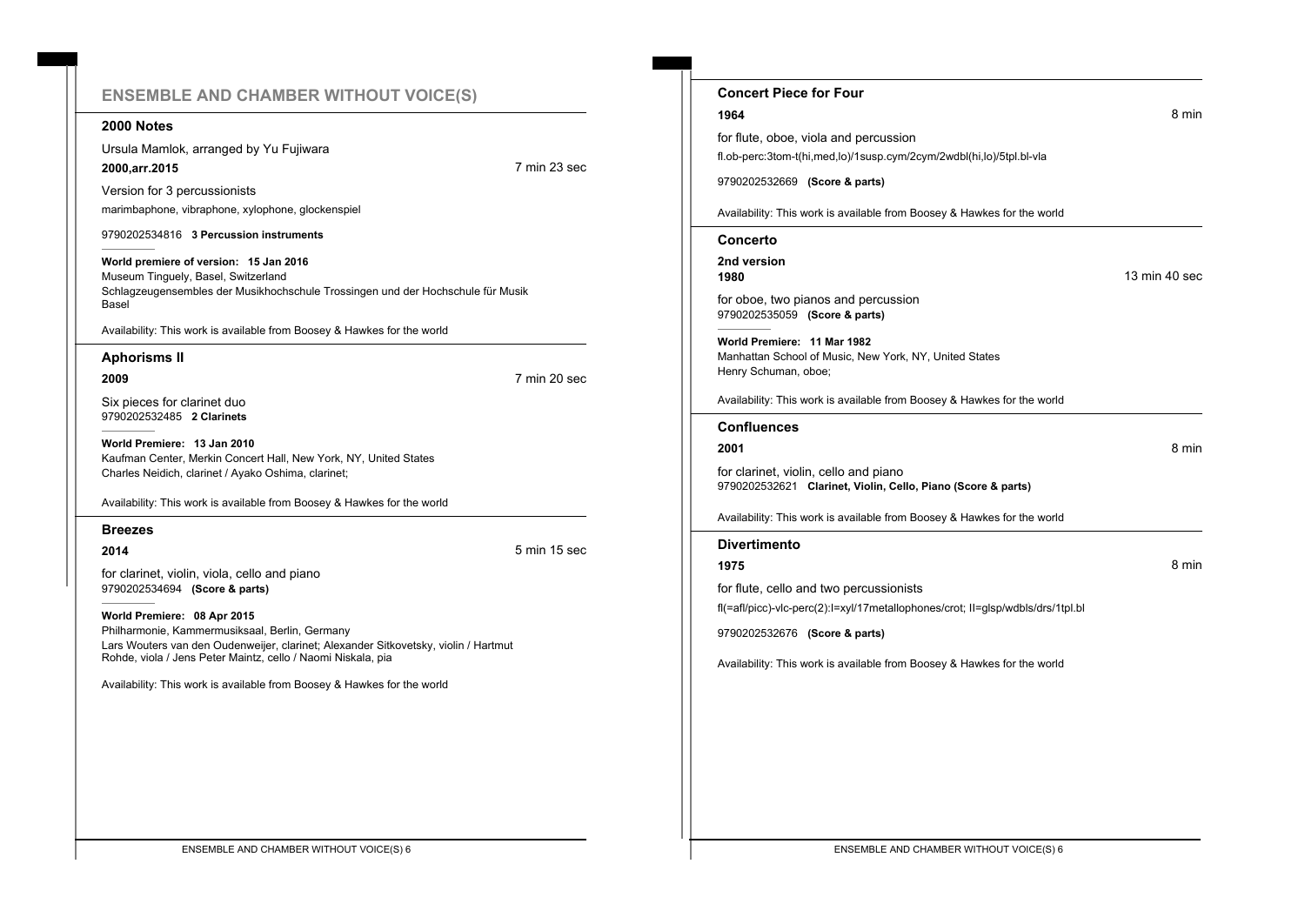| <b>Fünf Phantasiestücke</b>                                                                          |               | Sonatina for clarinet and viola                                                        |              |
|------------------------------------------------------------------------------------------------------|---------------|----------------------------------------------------------------------------------------|--------------|
| 2012-13                                                                                              | 10 min 30 sec | 1957                                                                                   | 7 min 30 sec |
| for oboe, violin, viola and cello<br>9790202533567 (Playing Score)                                   |               | arranged by Francesca Zappa and Nur Ben Shalom from the Sonatina for two<br>clarinets  |              |
| World Premiere: 19 May 2013<br>Remise, Ittingen, Switzerland                                         |               | 9790202535769 (Playing Score)                                                          |              |
| Heinz Holliger, oboe / Hanna Weinmeister, violin / Alexander Besa, viola / Anita<br>Leuzinger, cello |               | Availability: This work is available from Boosey & Hawkes for the world                |              |
| Availability: This work is available from Boosey & Hawkes for the world                              |               | Sonatina for two clarinets<br>1957                                                     | 7 min 30 sec |
| Kontraste                                                                                            |               | 9790202535752 2 Clarinets                                                              |              |
| 2009-10                                                                                              | 3 min 30 sec  | Availability: This work is available from Boosey & Hawkes for the world                |              |
| for oboe and harp                                                                                    |               | <b>String Quartet No.1</b>                                                             |              |
| oboe, harp                                                                                           |               | 1963                                                                                   | 11 min       |
| 9790202533963 Oboe, Harp                                                                             |               | 9790202532812 String Quartet (Score & parts)                                           |              |
| Availability: This work is available from Boosey & Hawkes for the world                              |               | Availability: This work is available from Boosey & Hawkes for the world                |              |
| <b>Movements</b>                                                                                     |               | Suite for four cellos                                                                  |              |
| 1966                                                                                                 | 8 min         | 2008                                                                                   | 6 min        |
| for flute/alto flute, double bass, vibraphone and percussion                                         |               | 9790202532782 String Quartet                                                           |              |
| fl(=afl)-vib.perc:6tpl.bl/2wdbl/1metal bl/1bongo(lg)/1susp.cym-db                                    |               | World Premiere: 07 Jun 2009                                                            |              |
| 9790202532867 (Score & parts)                                                                        |               | Berlin, Germany<br><b>Berliner Cellharmoniker</b>                                      |              |
| Availability: This work is available from Boosey & Hawkes for the world                              |               | Availability: This work is available from Boosey & Hawkes for the world                |              |
| <b>Sintra</b>                                                                                        |               | <b>Temporal Interrelations</b>                                                         |              |
| 1969                                                                                                 | 7 min         | 1965                                                                                   | 1 min 30 sec |
| for alto flute and cello<br>9790202532775 (Playing Score)                                            |               | for flute, oboe, violin and cello<br>9790202532799 Flute or Oboe, Violin, Viola, Cello |              |
| World Premiere: 10 May 1970<br>The Johson Foundation, New York, NY, United States                    |               | Availability: This work is available from Boosey & Hawkes for the world                |              |
| The New York Camerata                                                                                |               | <b>Terzianum</b>                                                                       |              |
| Availability: This work is available from Boosey & Hawkes for the world                              |               | 2006                                                                                   | 11 min       |
|                                                                                                      |               | for flute and violin<br>9790202532805 Flute, Violin                                    |              |
|                                                                                                      |               | Availability: This work is available from Boosey & Hawkes for the world                |              |
|                                                                                                      |               |                                                                                        |              |

۰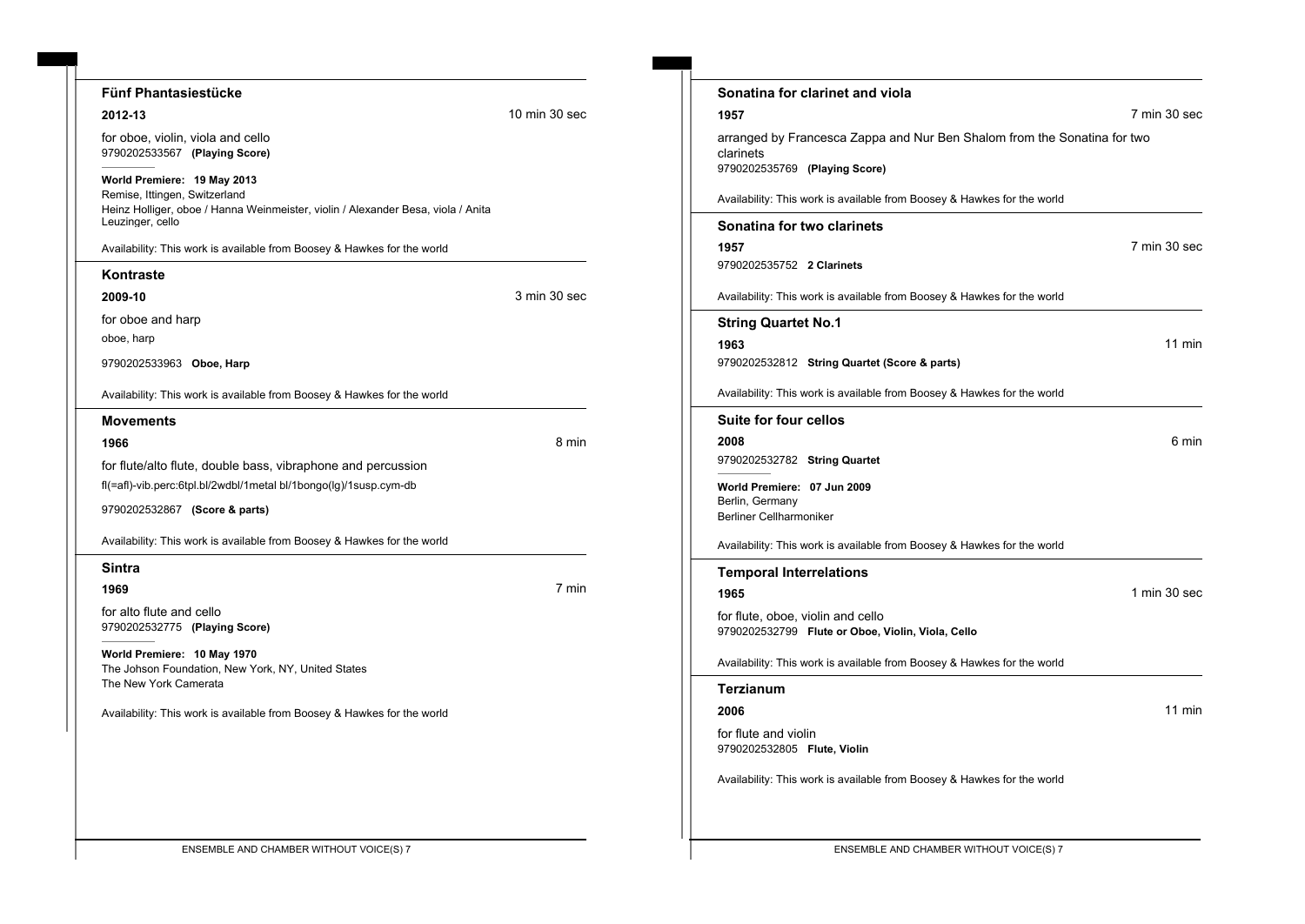| <b>Two Bagatelles</b>                                                                               |        |
|-----------------------------------------------------------------------------------------------------|--------|
| 1961                                                                                                | 4 min  |
| for string quartet<br>9790202532829 String Quartet (Score & parts)                                  |        |
| Availability: This work is available from Boosey & Hawkes for the world                             |        |
| Wolkenfelder                                                                                        |        |
| 1965, rev. 2004                                                                                     | 6 min  |
| for viola and harp<br>9790202532645 Viola, Harp                                                     |        |
| Availability: This work is available from Boosey & Hawkes for the world                             |        |
| <b>Woodwind Quintet</b>                                                                             |        |
| 1956                                                                                                | 16 min |
| fl.ob.cl(Bb).bn-hn                                                                                  |        |
| 9790202532836 Woodwind Quintet (Score & parts)                                                      |        |
| World Premiere: 13 Mar 1978<br>The Women's Interart Center, Konstanz, Germany<br>The Dorian Quintet |        |
| Availability: This work is available from Boosey & Hawkes for the world                             |        |
|                                                                                                     |        |
|                                                                                                     |        |
|                                                                                                     |        |
|                                                                                                     |        |
|                                                                                                     |        |
|                                                                                                     |        |
|                                                                                                     |        |
|                                                                                                     |        |
|                                                                                                     |        |
|                                                                                                     |        |
|                                                                                                     |        |
|                                                                                                     |        |
|                                                                                                     |        |
|                                                                                                     |        |
| ENSEMBLE AND CHAMBER WITHOUT VOICE(S) 8                                                             |        |
|                                                                                                     |        |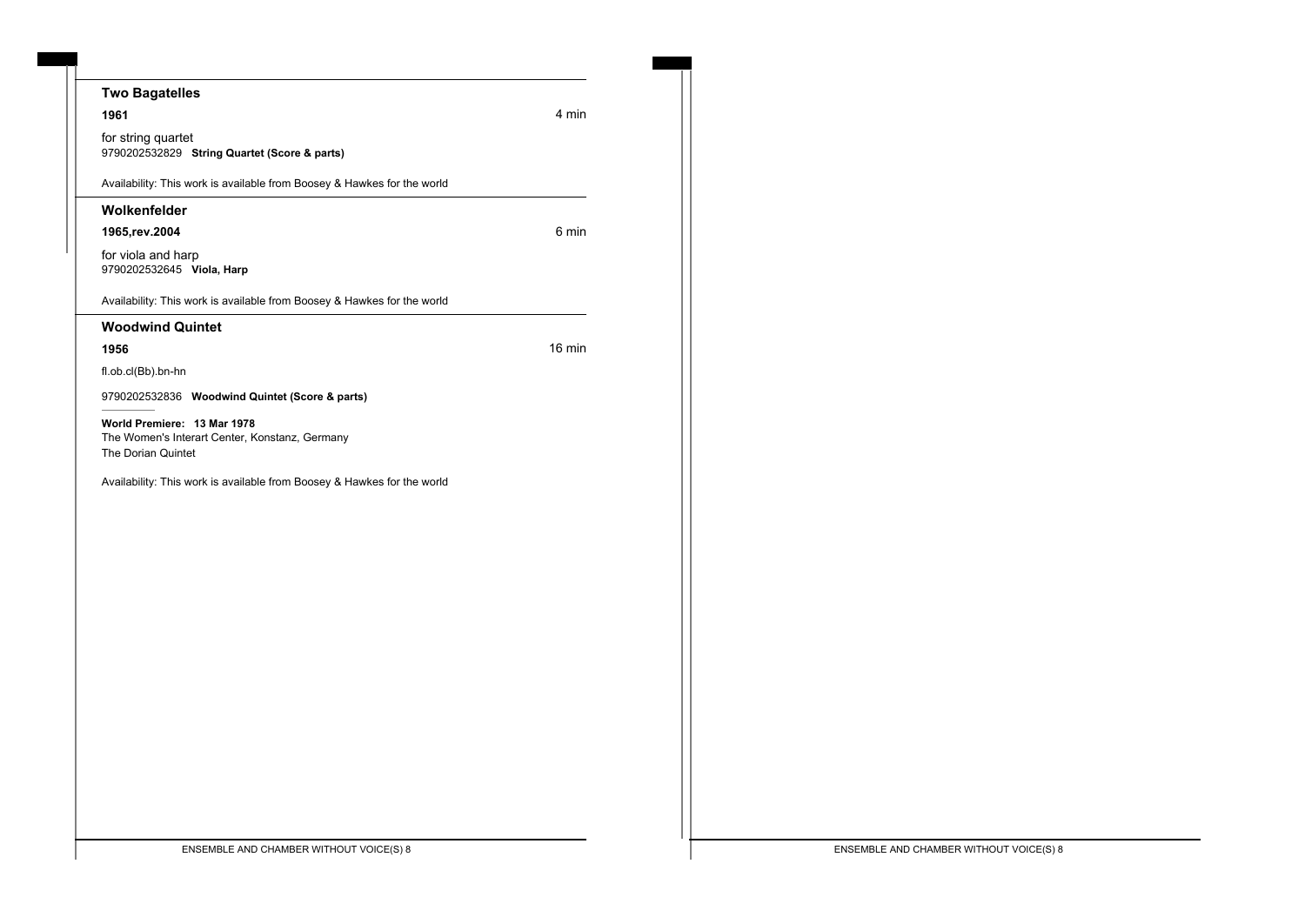## **ENSEMBLE AND CHAMBER WITH VOICE(S)**

### **Four German Songs**

**1958** 9 min

for (mezzo-)soprano or baritone, and strings

**World premiere of version: 10 Jun 2019** Roulette Intermedium, Brooklyn, New York, NY, United States Alice Teyssier, voice; International Contemporary Ensemble Conductor: Nicholas DeMaison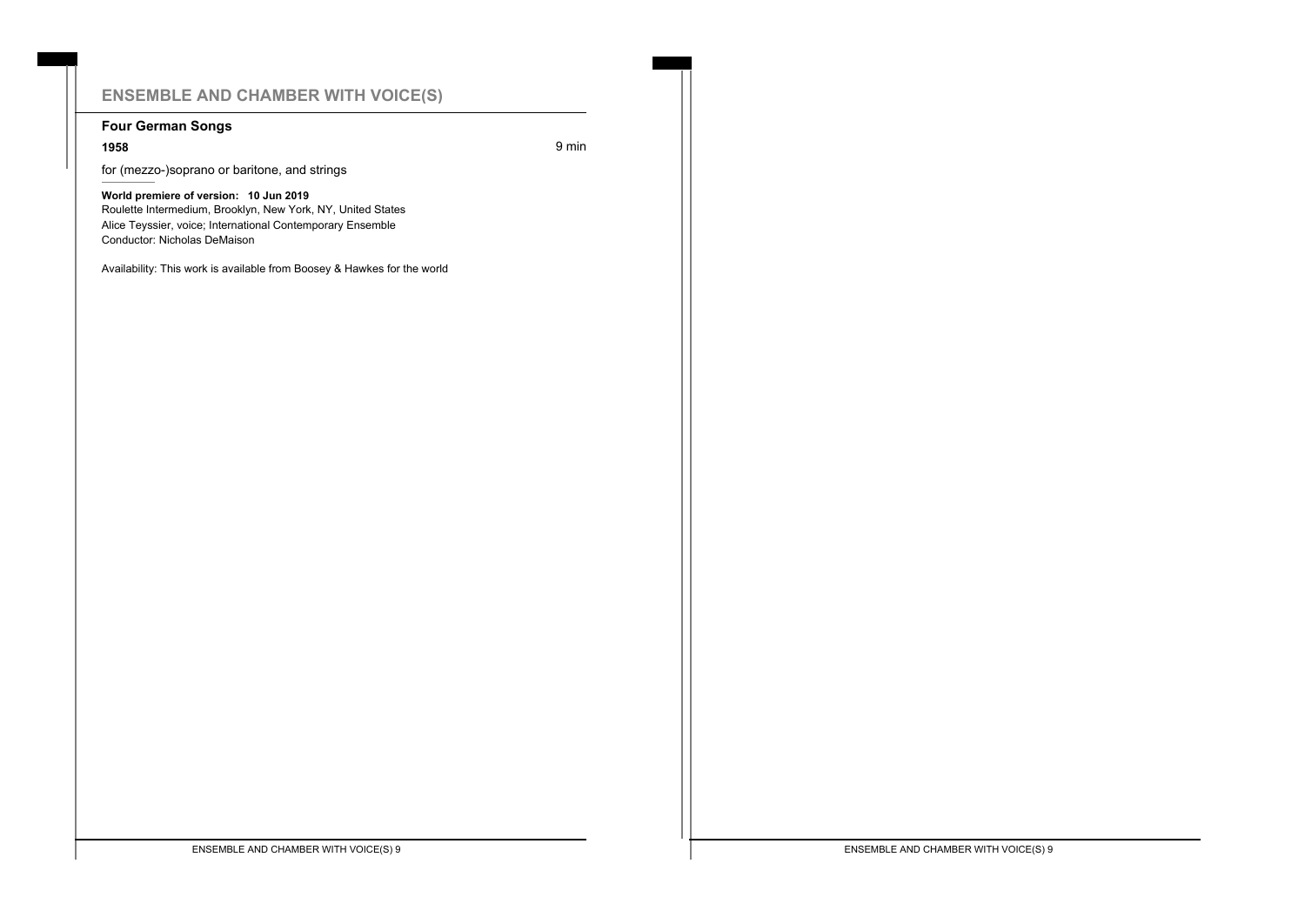| <b>PIANO(S)</b>                                                                                             |              |
|-------------------------------------------------------------------------------------------------------------|--------------|
| 2000 Notes                                                                                                  |              |
| 2000                                                                                                        | 7 min 23 sec |
| for piano<br>9790202532614 Piano                                                                            |              |
| Availability: This work is available from Boosey & Hawkes for the world                                     |              |
| <b>The Birds Dream</b>                                                                                      |              |
| 1944                                                                                                        | 5 min        |
| Six short pieces for solo piano                                                                             |              |
| Availability: This work is available from Boosey & Hawkes for the world                                     |              |
| <b>Fuge</b>                                                                                                 |              |
| Three-Part Fugue in A Minor<br>1944                                                                         | 2 min        |
| for piano                                                                                                   |              |
| World Premiere: 07 Jun 2015<br>Rathaus Schöneberg, Berlin, Germany<br>Holger Groschopp, piano;              |              |
| Availability: This work is available from Boosey & Hawkes for the world                                     |              |
| <b>Grasshoppers</b>                                                                                         |              |
| <b>Sechs Humoresken</b><br>1956                                                                             | 7 min        |
| for piano                                                                                                   |              |
| World Premiere: 25 Mar 1956<br>Manhattan School of Music, New York, NY, United States<br>Ada Kopetz, piano; |              |
| Availability: This work is available from Boosey & Hawkes for the world                                     |              |
|                                                                                                             |              |
|                                                                                                             |              |
|                                                                                                             |              |
|                                                                                                             |              |
|                                                                                                             |              |
|                                                                                                             |              |
|                                                                                                             |              |

| 1991, rev.1993                                                                                                                                                                                                                           |              |
|------------------------------------------------------------------------------------------------------------------------------------------------------------------------------------------------------------------------------------------|--------------|
|                                                                                                                                                                                                                                          | 2 min        |
| for piano<br>9790202532713 Piano                                                                                                                                                                                                         |              |
| World Premiere: 13 Jan 2010<br>Kaufman Center, Merkin Concert Hall, New York, NY, United States<br>Joel Sachs, piano;                                                                                                                    |              |
| Availability: This work is available from Boosey & Hawkes for the world                                                                                                                                                                  |              |
| <b>Molto vivo</b>                                                                                                                                                                                                                        |              |
| 1947                                                                                                                                                                                                                                     | 2 min 30 sec |
| for piano                                                                                                                                                                                                                                |              |
| Availability: This work is available from Boosey & Hawkes for the world                                                                                                                                                                  |              |
| Mosaics                                                                                                                                                                                                                                  |              |
| 2011                                                                                                                                                                                                                                     | 6 min        |
| for piano four hands<br>9790202532584 Piano (4 Hands or 6 hands)                                                                                                                                                                         |              |
| World Premiere: 23 Oct 2013<br>Symphony Space, Leonard Nimoy Thalia, New York, NY, United States<br>Joel Sachs & Cheryl Seltzer, piano                                                                                                   |              |
|                                                                                                                                                                                                                                          |              |
|                                                                                                                                                                                                                                          |              |
|                                                                                                                                                                                                                                          |              |
|                                                                                                                                                                                                                                          | 2 min 30 sec |
|                                                                                                                                                                                                                                          |              |
|                                                                                                                                                                                                                                          |              |
|                                                                                                                                                                                                                                          |              |
|                                                                                                                                                                                                                                          | 4 min        |
| Availability: This work is available from Boosey & Hawkes for the world<br><b>Piano Piece</b><br>1946<br>for piano<br>Availability: This work is available from Boosey & Hawkes for the world<br><b>Piano Piece</b><br>1952<br>for piano |              |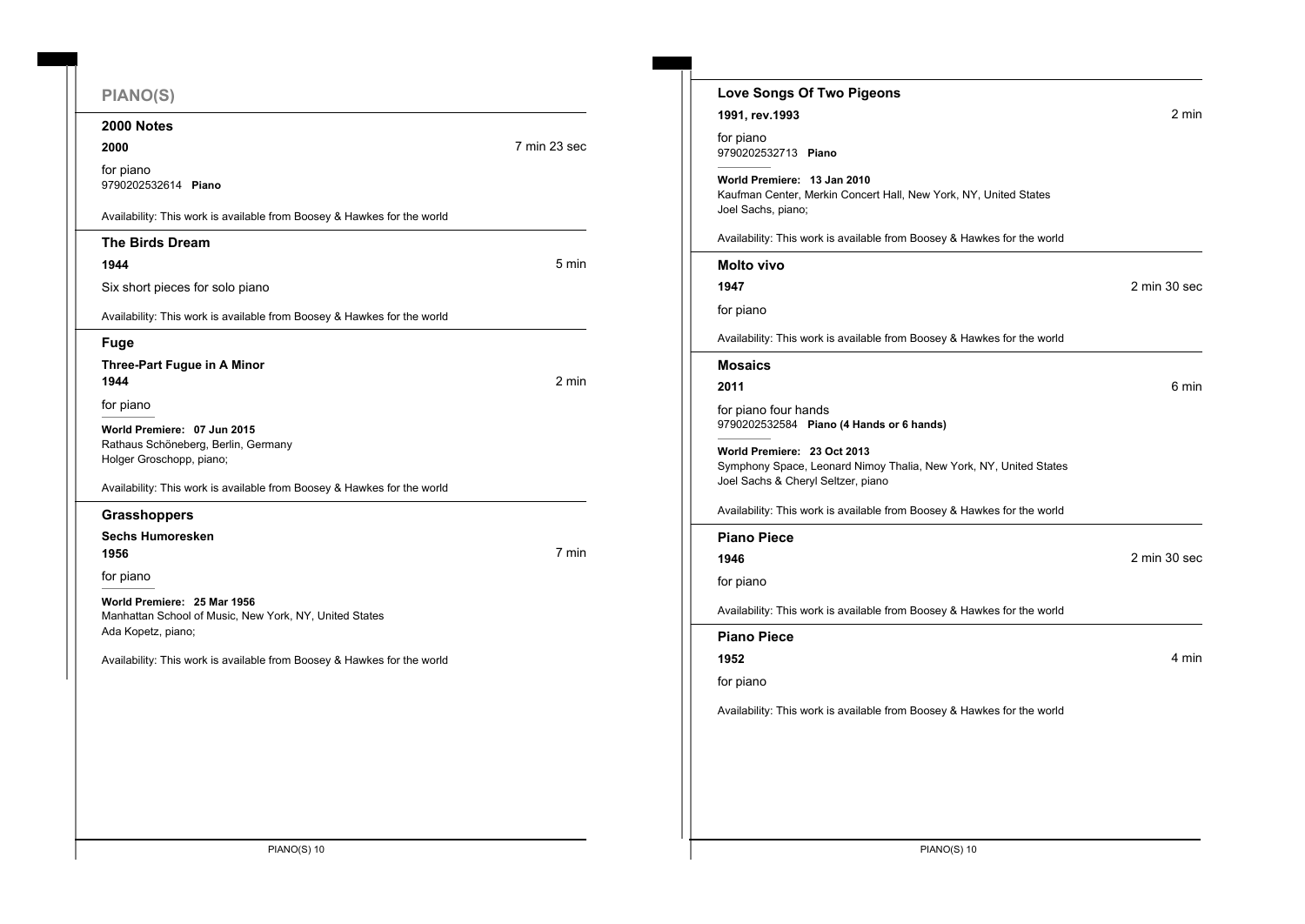### **Sculpture**

#### **1965** 2 min

for piano 9790202532768 **Piano**

#### **World Premiere: 08 Jan 1965**

Greenwich House Music School, New York, NY, United States Joan Tower, piano;

Availability: This work is available from Boosey & Hawkes for the world

### **Six Recital Pieces for Young Pianists**

### **Sechs Vortragsstücke für junge Pianisten**

**1981** 5 min

for piano 9790202532751 **Piano**

Availability: This work is available from Boosey & Hawkes for the world

### **Sonata for solo piano**

**1942** 9 min

**World Premiere: 14 Feb 2016** Tertianum, Berlin, Germany Holger Groschopp, piano;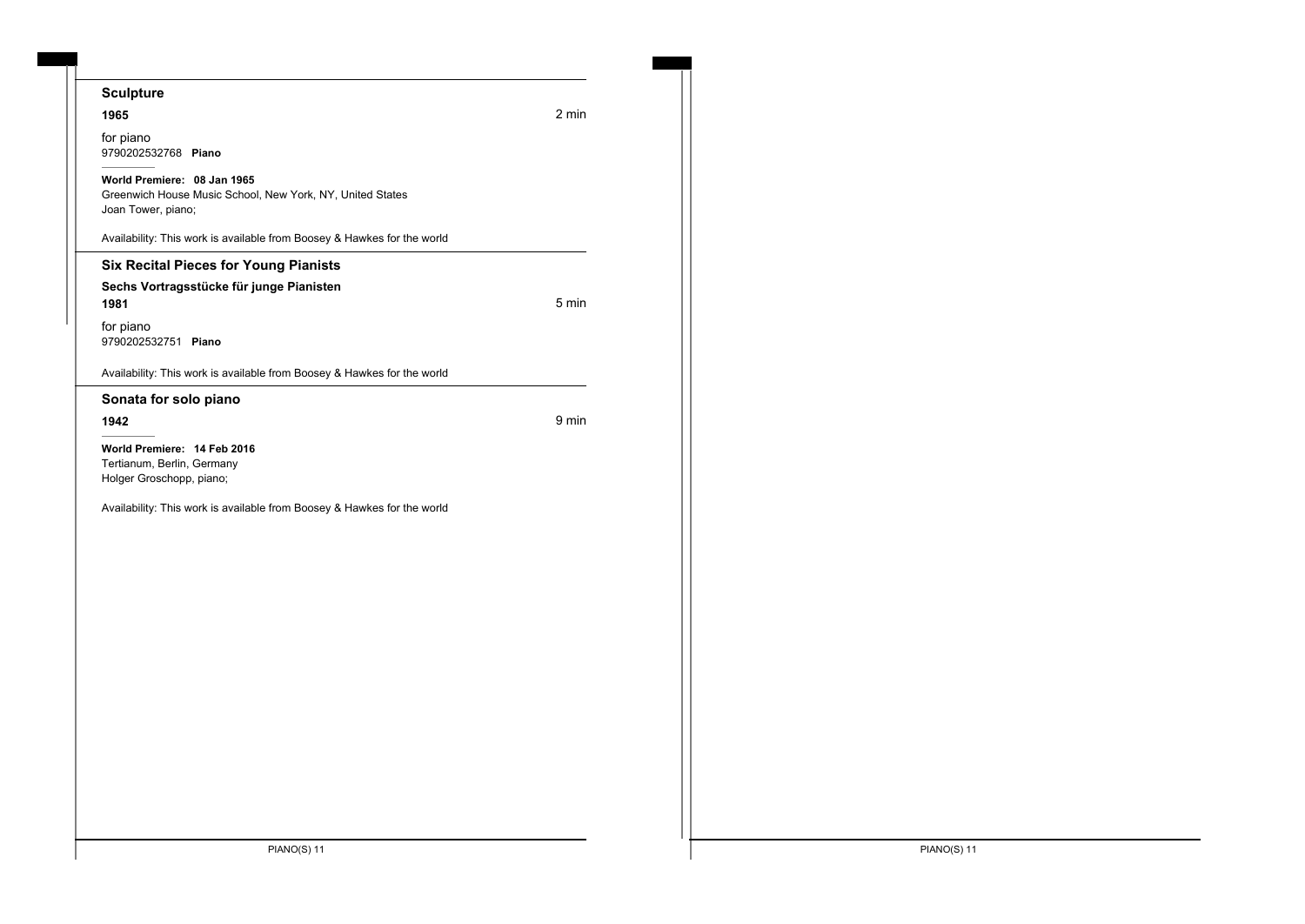### **INSTRUMENTAL**

### **Above Clouds**

#### **2013-14** 9 min

for viola and piano 9790202534106 **Viola, Piano**

**World Premiere: 31 Mar 2014** Center for Jewish History, New York, NY, United States Stephanie Griffin, viola / Cheryl Seltzer, piano

Availability: This work is available from Boosey & Hawkes for the world

#### **Allegro**

**1943** 6 min

for violin and piano

**World Premiere: 18 Jun 2015** Tertianum, Berlin, Germany Kolja Lessing, violin; Holger Groschopp, piano

Availability: This work is available from Boosey & Hawkes for the world

#### **Aphorisms I**

**2009** 7 min 50 sec

Five pieces for solo violin 9790202532478 **Violin**

**World Premiere: 22 Feb 2010** Hochschule, Saal Dreilinden, Luzern, Switzerland Kolja Lessing, violin;

Availability: This work is available from Boosey & Hawkes for the world

#### **Arabesque**

#### **1961 1961 1961**

for flute 9790202532690 **Flute**

**World Premiere: 13 Jan 2010** Kaufman Center, Merkin Concert Hall, New York, NY, United States Ulla Suokko, flute;

| Composition                                                                                                   |                  |
|---------------------------------------------------------------------------------------------------------------|------------------|
| 1962                                                                                                          | $10 \text{ min}$ |
| for cello, or viola<br>9790202532652 Cello                                                                    |                  |
| World Premiere: 06 Jan 1983<br>University of Georgia, Athens, GA, United States<br>David Sills, viola;        |                  |
| Availability: This work is available from Boosey & Hawkes for the world                                       |                  |
| <b>Designs</b>                                                                                                |                  |
| 1962                                                                                                          | 6 min            |
| for violin and piano<br>9790202532577 Violin, Piano                                                           |                  |
| Availability: This work is available from Boosey & Hawkes for the world                                       |                  |
| <b>Fantasy Variations</b>                                                                                     |                  |
| 1982                                                                                                          | 6 min            |
| for solo cello<br>9790202532683 Cello                                                                         |                  |
| Availability: This work is available from Boosey & Hawkes for the world                                       |                  |
| <b>Polyphony No.1</b>                                                                                         |                  |
| 1968                                                                                                          | 8 min            |
| for Bb clarinet<br>9790202532720 Clarinet                                                                     |                  |
| Availability: This work is available from Boosey & Hawkes for the world                                       |                  |
| <b>Polyphony No.2</b>                                                                                         |                  |
| 1972                                                                                                          | 8 min            |
| for oboe or cor Anglais                                                                                       |                  |
| World Premiere: 10 Mar 1972<br>St. Bartholomew's Community Club, New York, NY, United States<br>Bruce Levine: |                  |
| Availability: This work is available from Boosey & Hawkes for the world                                       |                  |
|                                                                                                               |                  |
|                                                                                                               |                  |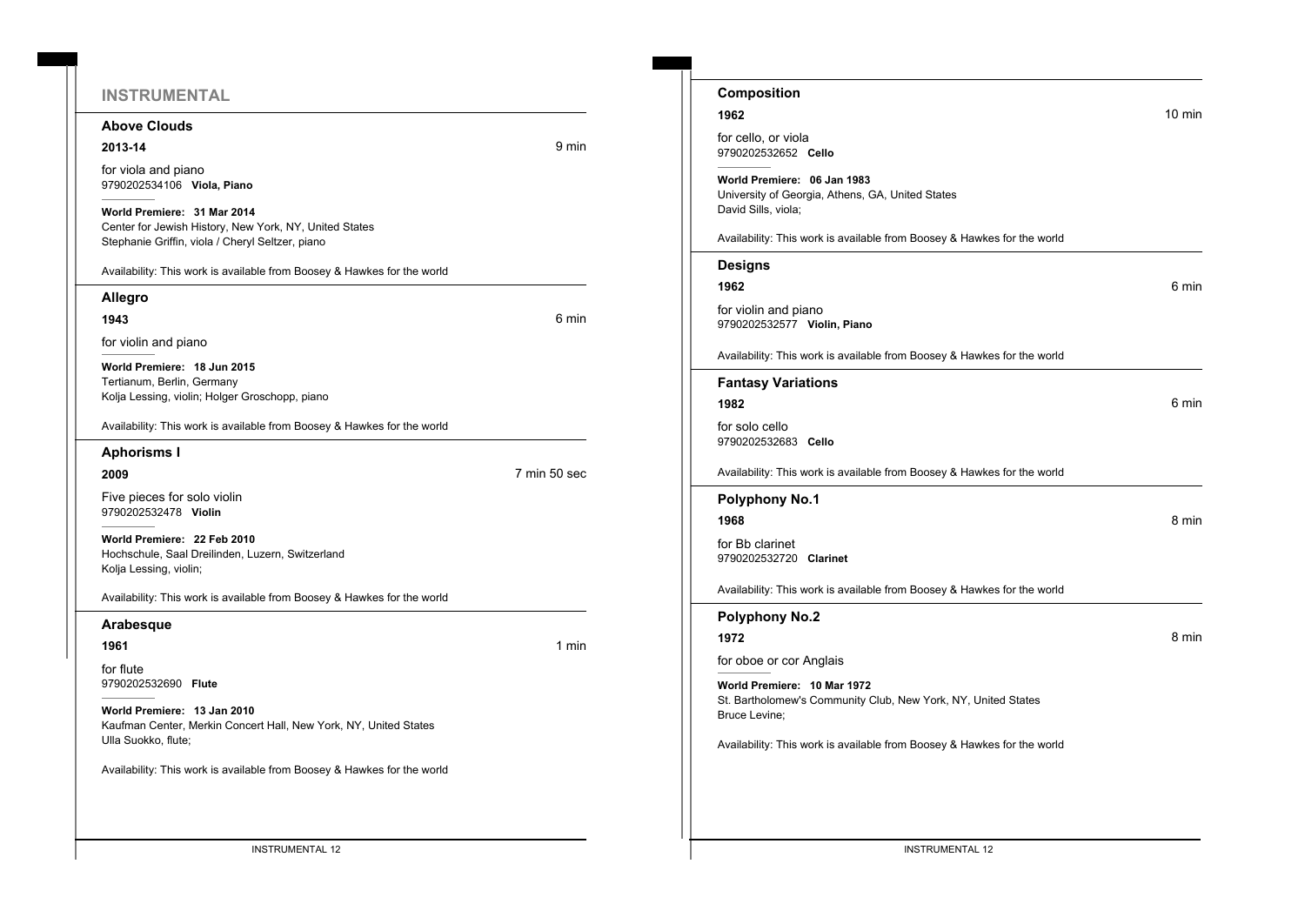| <b>Rotations</b>                                                                                                                                                |               |
|-----------------------------------------------------------------------------------------------------------------------------------------------------------------|---------------|
| 2012                                                                                                                                                            | 10 min 30 sec |
| for cello and piano<br>9790202532591 Cello, Piano                                                                                                               |               |
| World Premiere: 20 Oct 2011<br>Hochschule für Musik Hanns Eisler, Studiosaal, Berlin, Germany<br>Jakob Spahn, cello; Holger Groschopp, piano                    |               |
| Availability: This work is available from Boosey & Hawkes for the world                                                                                         |               |
| <b>Rückblick</b>                                                                                                                                                |               |
| In Erinnerung "Kristallnacht" 9. Nov. 1938<br>2002                                                                                                              | 5 min 30 sec  |
| for saxophone (or clarinet, or bass clarinet) and piano<br>9790202533062 Alto Saxophone, Piano<br>9790202535615 Bass Clarinet, Piano                            |               |
| World premiere of version: 16 Feb 2014<br>Museum für Musikinstrumente, Zimeliensaal, Leipzig, Germany<br>Volker Hemken, bass clarinet / Christian Hornef, piano |               |
| Suite for violin and piano                                                                                                                                      |               |
| 1960                                                                                                                                                            | $11$ min      |
| 9790202532843 Violin, Piano                                                                                                                                     |               |
| Availability: This work is available from Boosey & Hawkes for the world                                                                                         |               |
| <b>Wild Flowers</b>                                                                                                                                             |               |
| 1987                                                                                                                                                            | 5 min         |
| for solo violin<br>9790202534540 Violin                                                                                                                         |               |
| Availability: This work is available from Boosey & Hawkes for the world                                                                                         |               |
|                                                                                                                                                                 |               |
|                                                                                                                                                                 |               |
|                                                                                                                                                                 |               |
|                                                                                                                                                                 |               |
|                                                                                                                                                                 |               |
|                                                                                                                                                                 |               |
|                                                                                                                                                                 |               |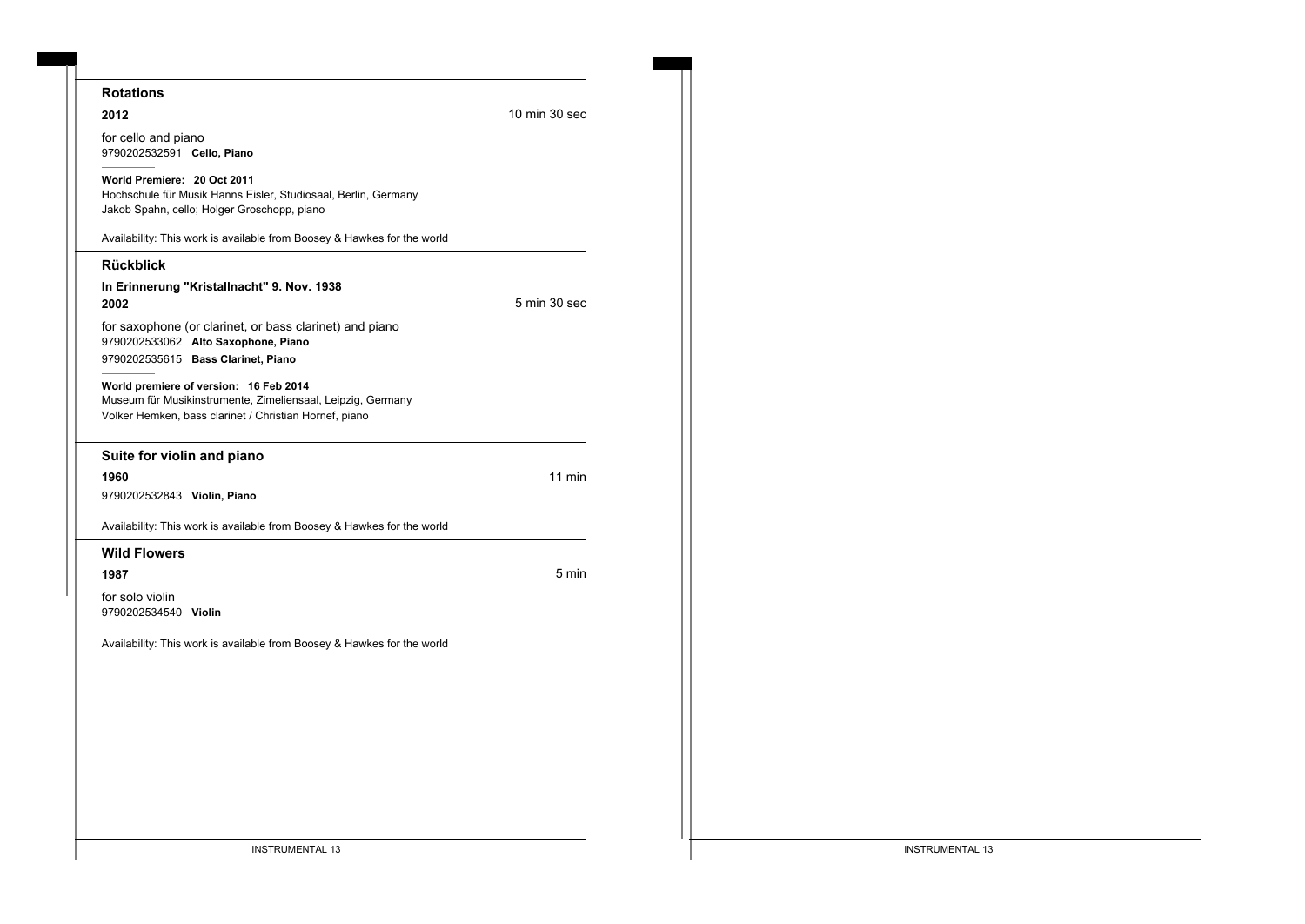# **VOCAL**

### **Four German Songs**

**1958** 9 min

for (mezzo-)soprano or baritone, and piano 9790202533581 **(Mezzo-)Soprano, Piano** 9790202533598 **Baritone, Piano**

### **Haiku Settings**

**1967** 6 min

for soprano and flute/alto flute 9790202532706 **Soprano, Flute**

Availability: This work is available from Boosey & Hawkes for the world

**On Top of a Hill**

**1942** 3 min

for (mezzo-)sorpano or baritone, and piano